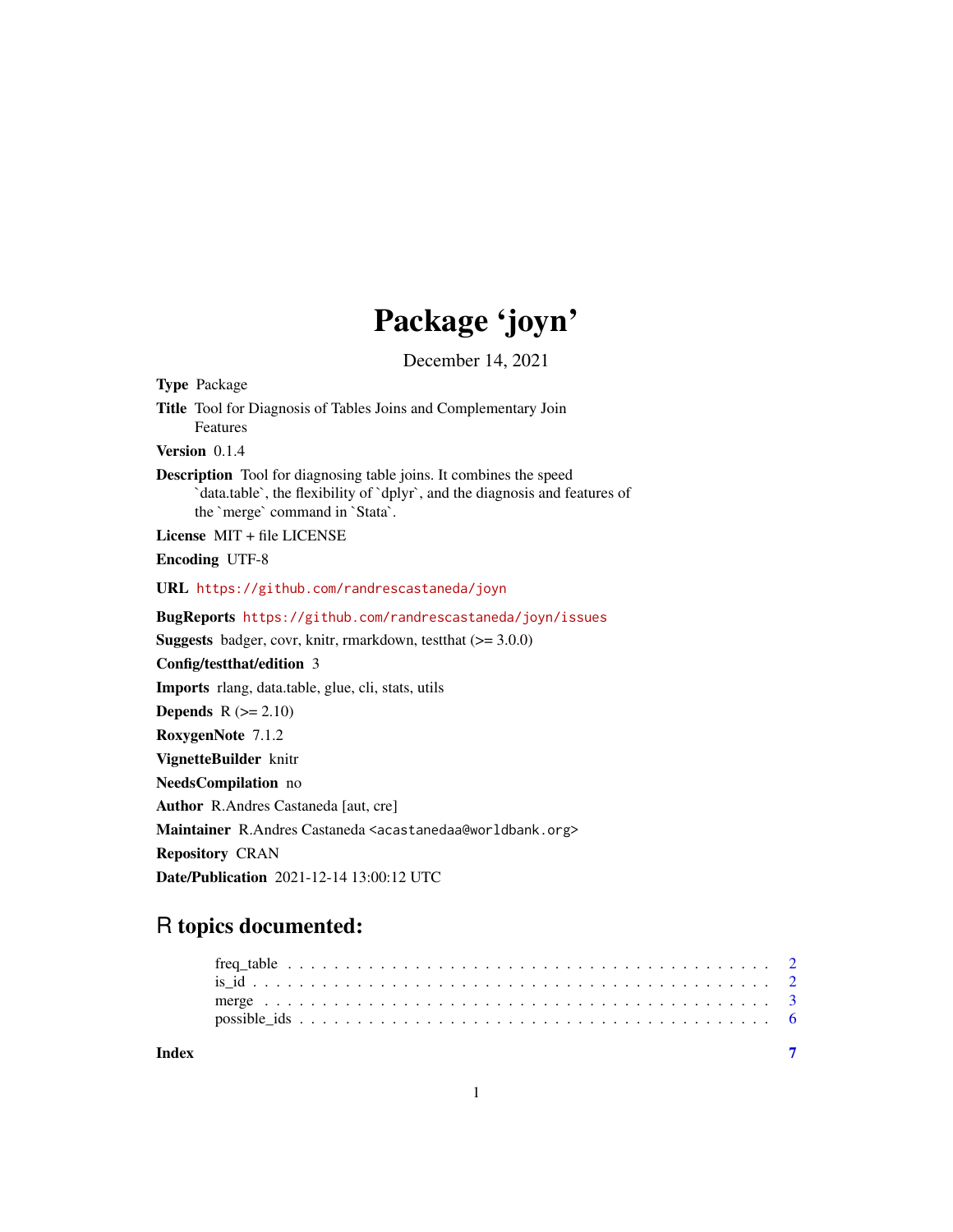<span id="page-1-0"></span>

#### Description

tabulate one variable frequencies

## Usage

 $freq_table(x, byvar, digits = 1, na.rm = TRUE)$ 

#### Arguments

| $\mathsf{x}$ | data frame                                                        |
|--------------|-------------------------------------------------------------------|
| byvar        | character: name of variable to tabulate. Use Standard evaluation. |
| digits       | numeric: number of decimal places to display. Default is 1.       |
| na.rm        | logical: if TRUE remove NAs from calculations. Default is TRUE    |

#### Value

data.table with frequencies.

## Examples

```
library(data.table)
x4 = data.table(id1 = c(1, 1, 2, 3, 3),id2 = c(1, 1, 2, 3, 4),t = c(1L, 2L, 1L, 2L, NA\_integer_),x = c(16, 12, NA, NA, 15)freq_table(x4, "id1")
```
is\_id *Make sure the match type is correct*

#### Description

Make sure the match type is correct

#### Usage

```
is_id(dt, by, verbose = TRUE, return_report = FALSE)
```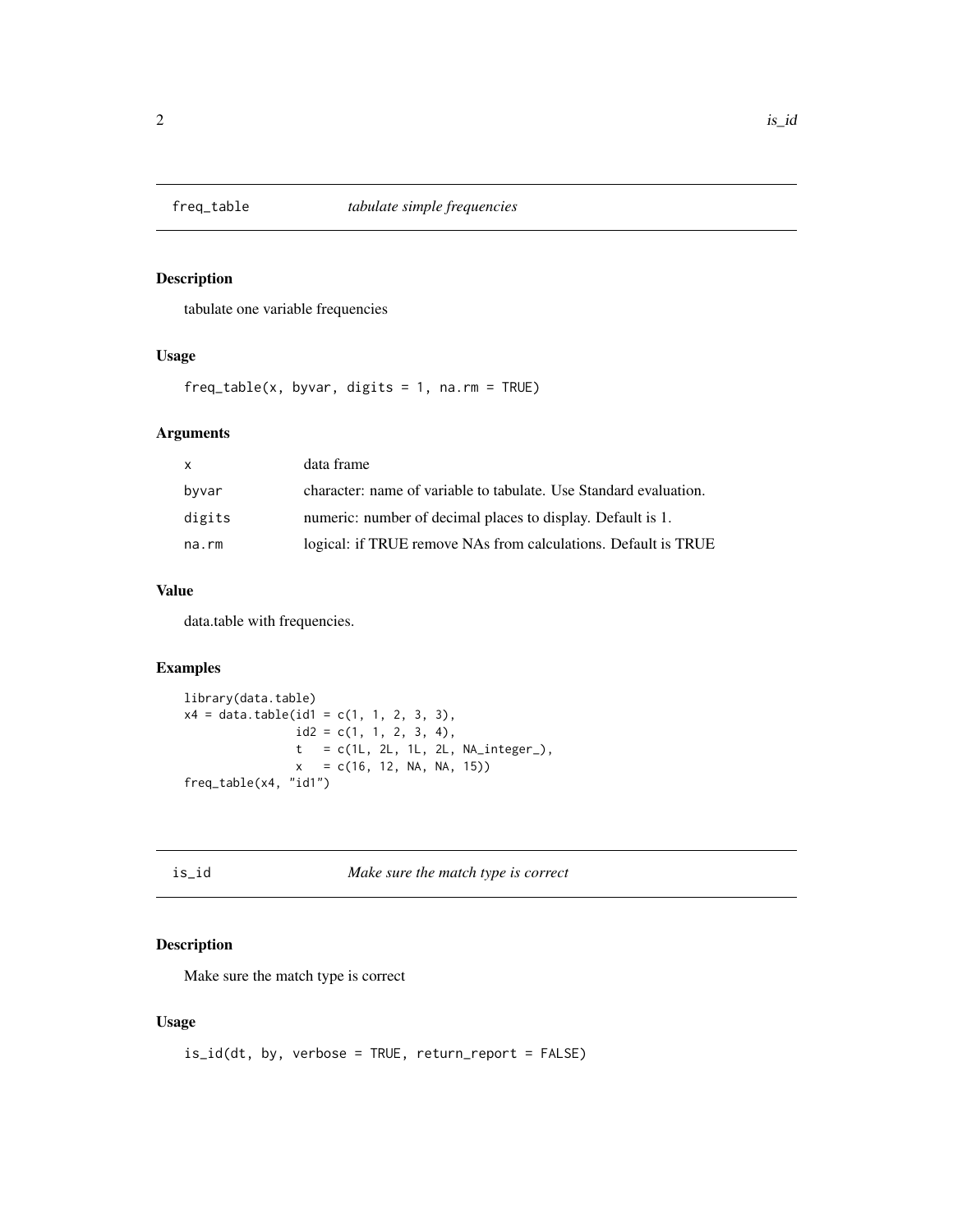#### <span id="page-2-0"></span>merge 3

#### Arguments

| dt            | either right of left table                                                                                                                         |
|---------------|----------------------------------------------------------------------------------------------------------------------------------------------------|
| bv            | by argument in merge                                                                                                                               |
| verbose       | logical: if TRUE messages will be displayed                                                                                                        |
| return_report | logical: if TRUE, returns data with summary of duplicates. If FALSE, returns<br>logical value depending on whether dt is uniquely identified by by |

#### Value

logical or data.frame, depending on the value of argument return\_report

#### Examples

```
library(data.table)
y3 <- data.table(id = c("c","b", "c", "a"),
                y = c(11L, 15L, 18L, 20L))
is\_id(y3, by = "id")is_id(y3, by = "id", return\_report = TRUE)
```
merge *Merge two tables*

#### Description

This is the main and, basically, the only function in joyn.

#### Usage

```
merge(
 x,
 y,
 by = intersect(names(x), names(y)),
 yvars = TRUE,
 match\_type = c("m:m", "m:1", "1:m", "1:1"),
 keep = c("full", "left", "master", "right", "using", "inner"),
  update_values = FALSE,
  update_NAs = update_values,
  reportvar = "report",
  reporttype = c("character", "numeric"),
  roll = NULL,keep_y_in_x = FALSE,sort = TRUE,
 verbose = getOption("joyn.verbose"),
  allow.cartesian = NULL
)
```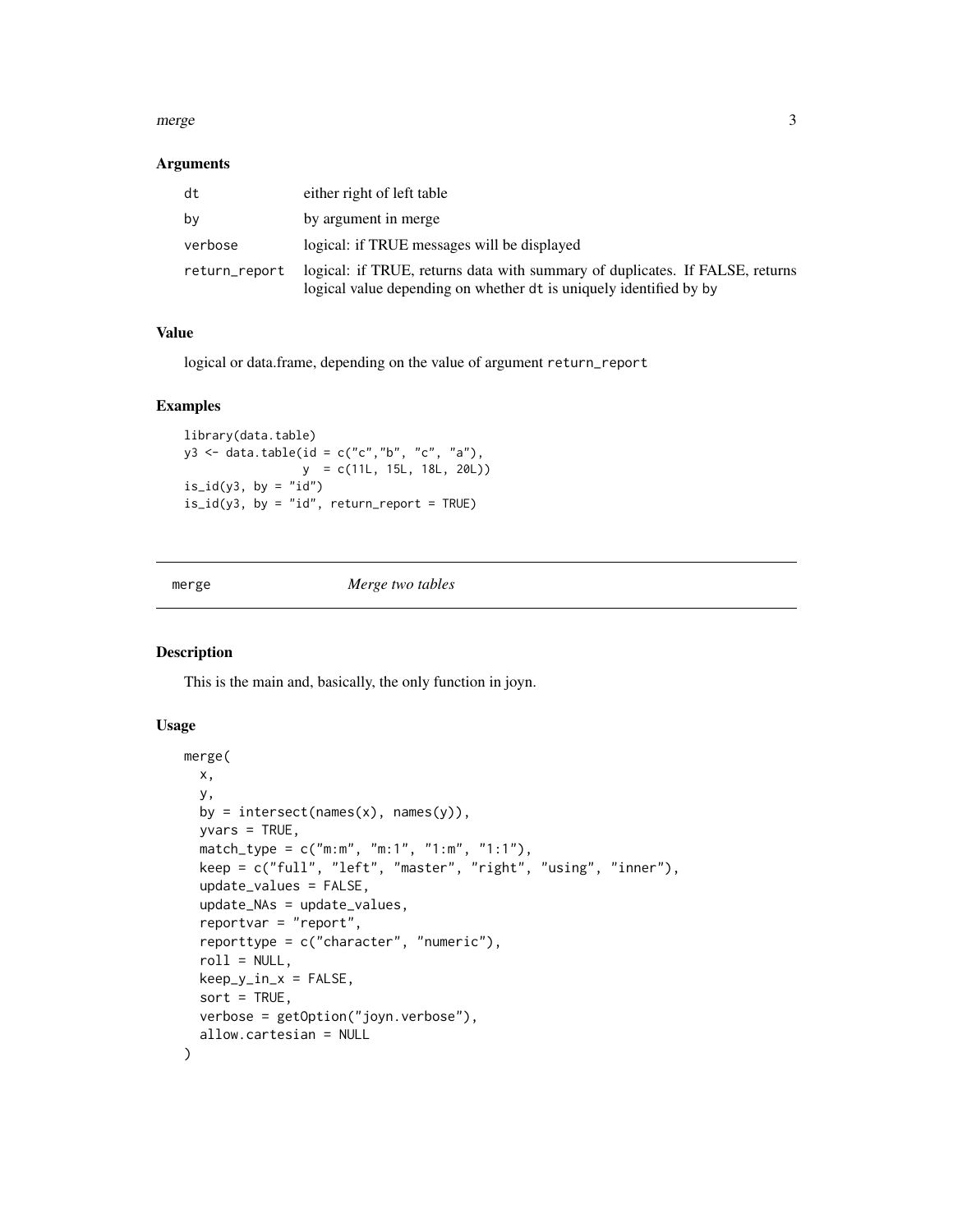# Arguments

| х             | data frame: referred to left in R terminology, or master in Stata terminology.                                                                                                                                                                                                                                                                                                                                                                                                                                                                                                                                                                                        |
|---------------|-----------------------------------------------------------------------------------------------------------------------------------------------------------------------------------------------------------------------------------------------------------------------------------------------------------------------------------------------------------------------------------------------------------------------------------------------------------------------------------------------------------------------------------------------------------------------------------------------------------------------------------------------------------------------|
| у             | data frame: referred to <i>right</i> in R terminology, or <i>using</i> in Stata terminology.                                                                                                                                                                                                                                                                                                                                                                                                                                                                                                                                                                          |
| by            | a character vector of variables to join by. If NULL, the default, joyn will do a<br>natural join, using all variables with common names across the two tables. A<br>message lists the variables so that you can check they're right (to suppress the<br>message, simply explicitly list the variables that you want to join). To join by<br>different variables on x and y use a vector of expressions. For example, by $=$<br>$c("a = b", "z")$ will use "a" in x, "b" in y, and "z" in both tables.                                                                                                                                                                 |
| yvars         | character: Vector of variable names that will be kept after the merge. If TRUE<br>(the default), it keeps all the brings all the variables in y into x. If FALSE or<br>NULL, it does not bring any variable into x, but a report will be generated.                                                                                                                                                                                                                                                                                                                                                                                                                   |
| match_type    | character: one of "m:m", "m:1", "1:m", "1:1". Default is "m:m" since this is the<br>default generally used in joins in R. However, following Stata's recommenda-<br>tion, it is better to be explicit and use any of the other three match types (See<br>details in <i>match types sections</i> ).                                                                                                                                                                                                                                                                                                                                                                    |
| keep          | character: One of "full", "left", "master", "right", "using", "inner". Default is<br>"full". Even though this is not the regular behavior of joins in R, the objective<br>of joyn is to present a diagnosis of the join, so that it must use by default a full<br>join. Yet, if "left" or "master", it keeps the observations that matched in both<br>tables and the ones that did not match in x. The ones in y will be discarded. If<br>"right" or "using", it keeps the observations that matched in both tables and the<br>ones that did not match in y. The ones in x will be discarded. If "inner", it only<br>keeps the observations that matched both tables. |
| update_values | logical: If TRUE, it will update all values of variables in x with the actual of<br>variables in y with the same name as the ones in x. NAs from y won't be used<br>to update actual values in x. Yet, by default, NAs in x will be updated with<br>values in y. To avoid this, make sure to set update_NAs = FALSE                                                                                                                                                                                                                                                                                                                                                   |
| update_NAs    | logical: If TRUE, it will update NA values of all variables in x with actual values<br>of variables in y that have the same name as the ones in x. If FALSE, NA values<br>won't be updated, even if update_values is TRUE                                                                                                                                                                                                                                                                                                                                                                                                                                             |
| reportvar     | character: Name of reporting variable. Default if "report". This is the same as<br>variable "_merge" in Stata after performing a merge. If FALSE or NULL, the<br>reporting variable will be excluded from the final table, though a summary of<br>the join will be display after concluding.                                                                                                                                                                                                                                                                                                                                                                          |
| reporttype    | character: One of "character" or "numeric". Default is "character". If "nu-<br>meric", the reporting variable will contain numeric codes of the source and the<br>contents of each observation in the joined table.                                                                                                                                                                                                                                                                                                                                                                                                                                                   |
| roll          | double: to be implemented                                                                                                                                                                                                                                                                                                                                                                                                                                                                                                                                                                                                                                             |
| keep_y_in_x   | logical: If TRUE, it will keep the original variable from y when both tables have<br>common variable names. Thus, the prefix "y." will be added to the original name<br>to distinguish from the resulting variable in the joined table.                                                                                                                                                                                                                                                                                                                                                                                                                               |
| sort          | logical: If TRUE, sort by key variables in by. Default is TRUE.                                                                                                                                                                                                                                                                                                                                                                                                                                                                                                                                                                                                       |
| verbose       | logical: if FALSE, it won't display any message (programmer's option). Default<br>is TRUE.                                                                                                                                                                                                                                                                                                                                                                                                                                                                                                                                                                            |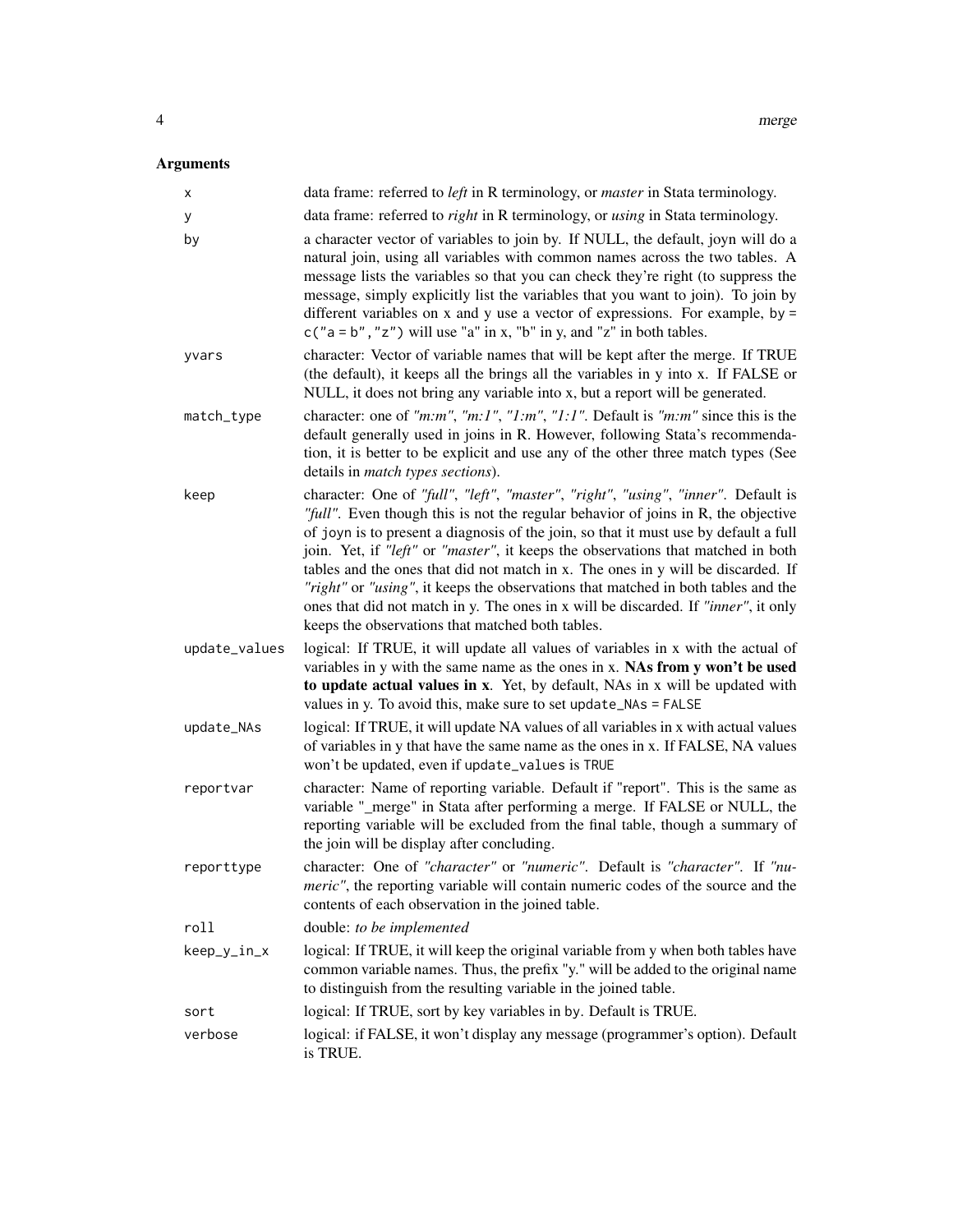merge 5

allow.cartesian

logical: Check documentation in official [web site.](https://rdatatable.gitlab.io/data.table/reference/merge.html/) Default is NULL, which implies that if the join is "1:1" it will be FALSE, but if the join has any "m" on it, it will be converted to TRUE. By specifying TRUE of FALSE you force the behavior of the join.

#### Value

a data.table joining x and y.

#### match types

Using the same wording of the [Stata manual](https://www.stata.com/manuals/dmerge.pdf)

1:1: specifies a one-to-one match merge. The variables specified in by uniquely identify single observations in both table.

1:m and m:1: specify *one-to-many* and *many-to-one* match merges, respectively. This means that in of the tables the observations are uniquely identify by the variables in by, while in the other table many (two or more) of the observations are identify by the variables in by

m:m refers to *many-to-many merge*. variables in by does not uniquely identify the observations in either table. Matching is performed by combining observations with equal values in by; within matching values, the first observation in the master (i.e. left or x) table is matched with the first matching observation in the using (i.e. right or y) table; the second, with the second; and so on. If there is an unequal number of observations within a group, then the last observation of the shorter group is used repeatedly to match with subsequent observations of the longer group.

#### Examples

```
# Simple merge
library(data.table)
x1 = data.table(id = c(1L, 1L, 2L, 3L, NA_interest_),t = c(1L, 2L, 1L, 2L, NA\_integer_),x = 11:15y1 = data table(id = 1:2,y = c(11L, 15L))x2 = data.table(id = c(1, 1, 2, 3, NA),t = c(1L, 2L, 1L, 2L, NA\_integer_),x = c(16, 12, NA, NA, 15)y2 = data.table(id = c(1, 2, 5, 6, 3),yd = c(1, 2, 5, 6, 3),y = c(11L, 15L, 20L, 13L, 10L),
             x = c(16:20)merge(x1, y1)
# Bad merge for not specifying by argument
merge(x2, y2)
# good merge, ignoring variable x from y
```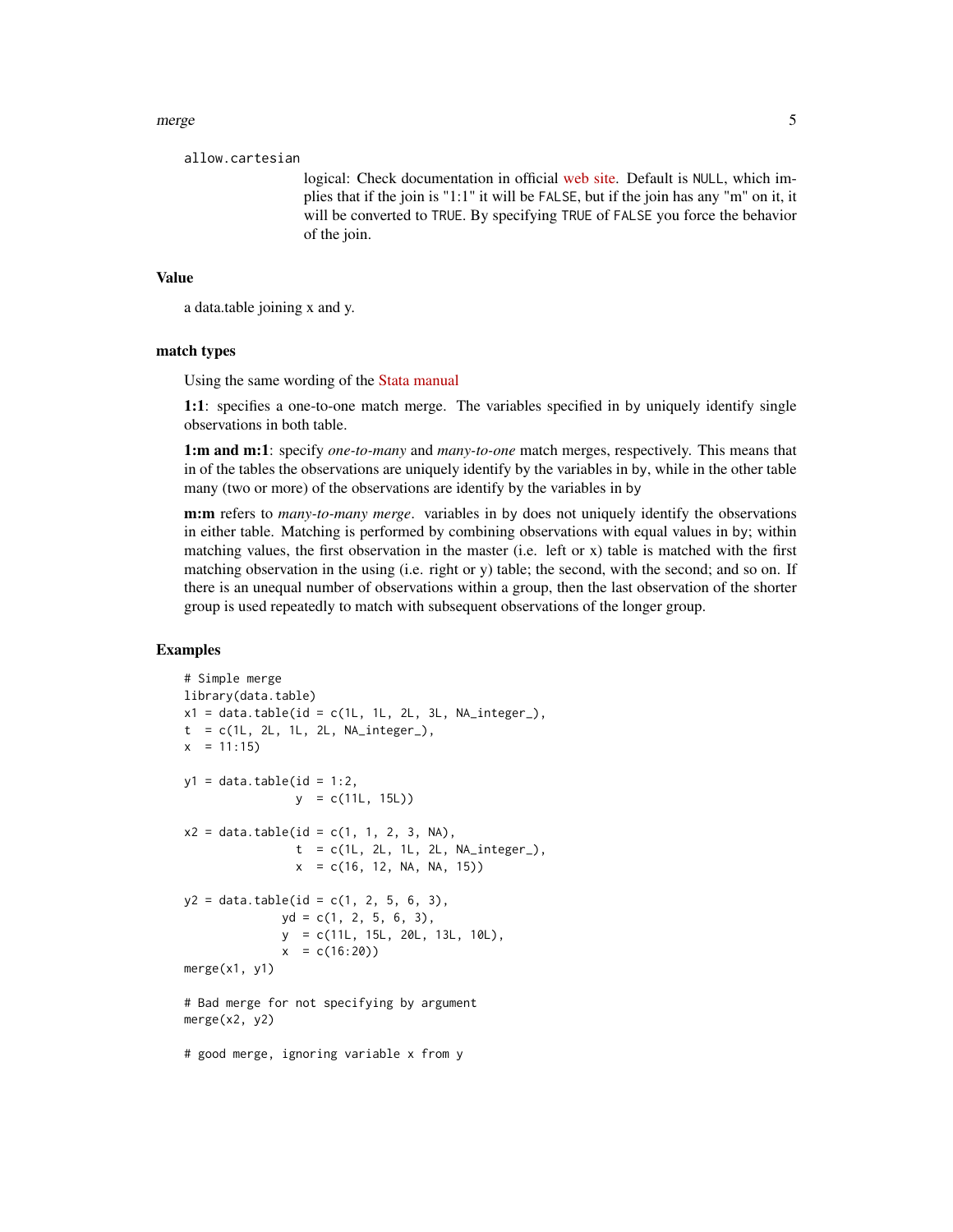```
merge(x2, y2, by = "id")
# update NAs in x variable form x
merge(x2, y2, by = "id", update_NAs = TRUE)
# Update values in x with variables from y
merge(x2, y2, by = "id", update_values = TRUE)
```
possible\_ids *Find possible unique identifies of data frame*

## Description

Find possible unique identifies of data frame

#### Usage

```
possible_ids(
  dt,
  exclude = NULL,
  include = NULL,
  verbose = getOption("possible_ids.verbose")
\mathcal{L}
```
# Arguments

| dt      | data frame                                                                                                                                                                                            |
|---------|-------------------------------------------------------------------------------------------------------------------------------------------------------------------------------------------------------|
| exclude | character: Exclude variables to be selected as identifiers. It could be either the<br>name of the variables of one type of the variable prefixed by "_". For instance,<br>" numeric" or " character". |
| include | character: Name of variable to be included, that might belong to the group ex-<br>cluded in the exclude                                                                                               |
| verbose | logical: If FALSE no message will be displayed. Default is TRUE                                                                                                                                       |

#### Value

list with possible identifiers

#### Examples

```
library(data.table)
x4 = data.table(id1 = c(1, 1, 2, 3, 3),id2 = c(1, 1, 2, 3, 4),t = c(1L, 2L, 1L, 2L, NA\_integer_-),x = c(16, 12, NA, NA, 15)possible_ids(x4)
```
<span id="page-5-0"></span>